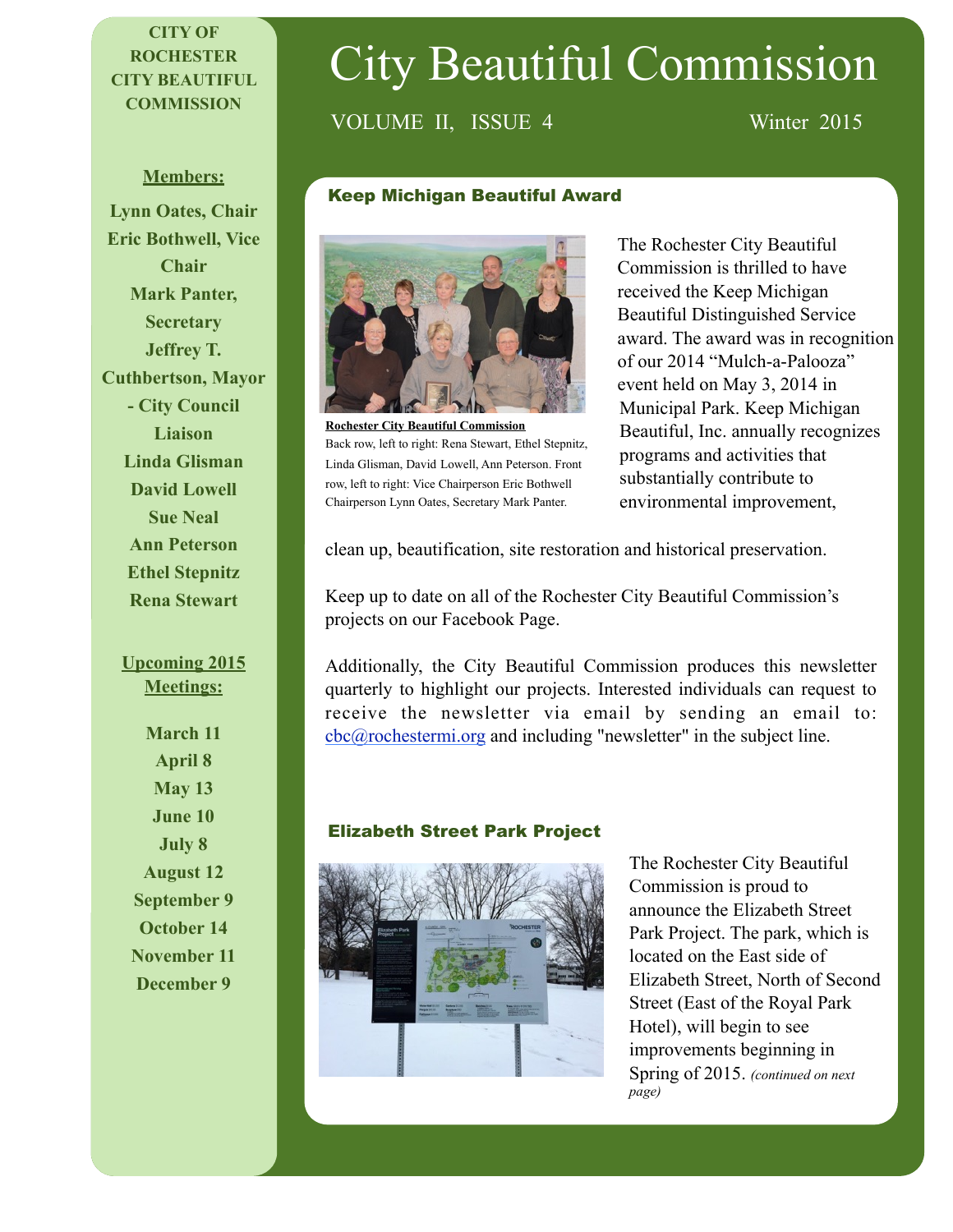#### **Elizabeth Street Park Project** *(continued)*

Based on a survey of area residents and the input of the City Beautiful Commission, the Elizabeth Park Project was developed to improve and modify the park into a passive open space which would help meet the recreation needs of the nearby neighborhoods and Royal Park Hotel guests.

The planned enhancements to the park include a water wall, pergola, new pathways, benches, sculpture, a variety of gardens and additional trees. For the project to be a reality we will need the support of businesses, individuals, and non-profit partners that share a passion for enriching our community. Specific naming recognition will depend on the value of the amenity including: location, use, visibility, construction, cost, and more. A rendering of the park project as well as the list of sponsorship opportunities are available on the city website at [www.rochestermi.org](http://www.rochestermi.org) on the CBC page.

## **Connie and Andre' Nadjarian named recipients of the 4th Quarter Rochester "Good Neighbor Award"**



Andre' and Connie were nominated by Mayor Jeffery Cuthbertson for the renovations they have made to their property. According to the nomination: "I have watched the transformation of the property located at 302 W. University over the past two years. Not only did the Nadjarians refurbish this beautiful structure, they moved back into it on the upper floors! The Nadjarians have painstakingly refurbished the structure to its former splendor. I have seen Connie outside taking care of the landscaping daily, always keeping the property neat and crisp, which is great as it is a gateway not only for the City, but the Municipal Park and City Hall itself!

They recently finished the rehab with a beautiful renovation of the outside of the building including a great paint job that really sets off the elements of the building. They have not only turned this property into a vibrant commercial establishment, but they also made it their own and respected the historical elements of the building in their makeover of the structure."

The Rochester City Beautiful Commission was proud to present Andre' and Connie with the award at the February 9th City Council meeting.

If you know someone who goes the extra mile to keep our city beautiful or helps a neighbor in need and feel this person deserves to be recognized for their contribution in the city, then fill out a nomination form and turn it in, it is that easy! Our city is beautiful because of the many good neighbors who continually go above and beyond! It is time to recognize those who make every day in Rochester a more beautiful day. Those selected will be recognized quarterly at a City Council meeting. If you would like more information please contact Mark Panter, City Beautiful Commission Secretary at markpanter1@gmail.com or 248-651-0515 or visit [www.rochestermi.org/cbc](http://www.rochestermi.org/cbc) for a Good Neighbor Award nomination form.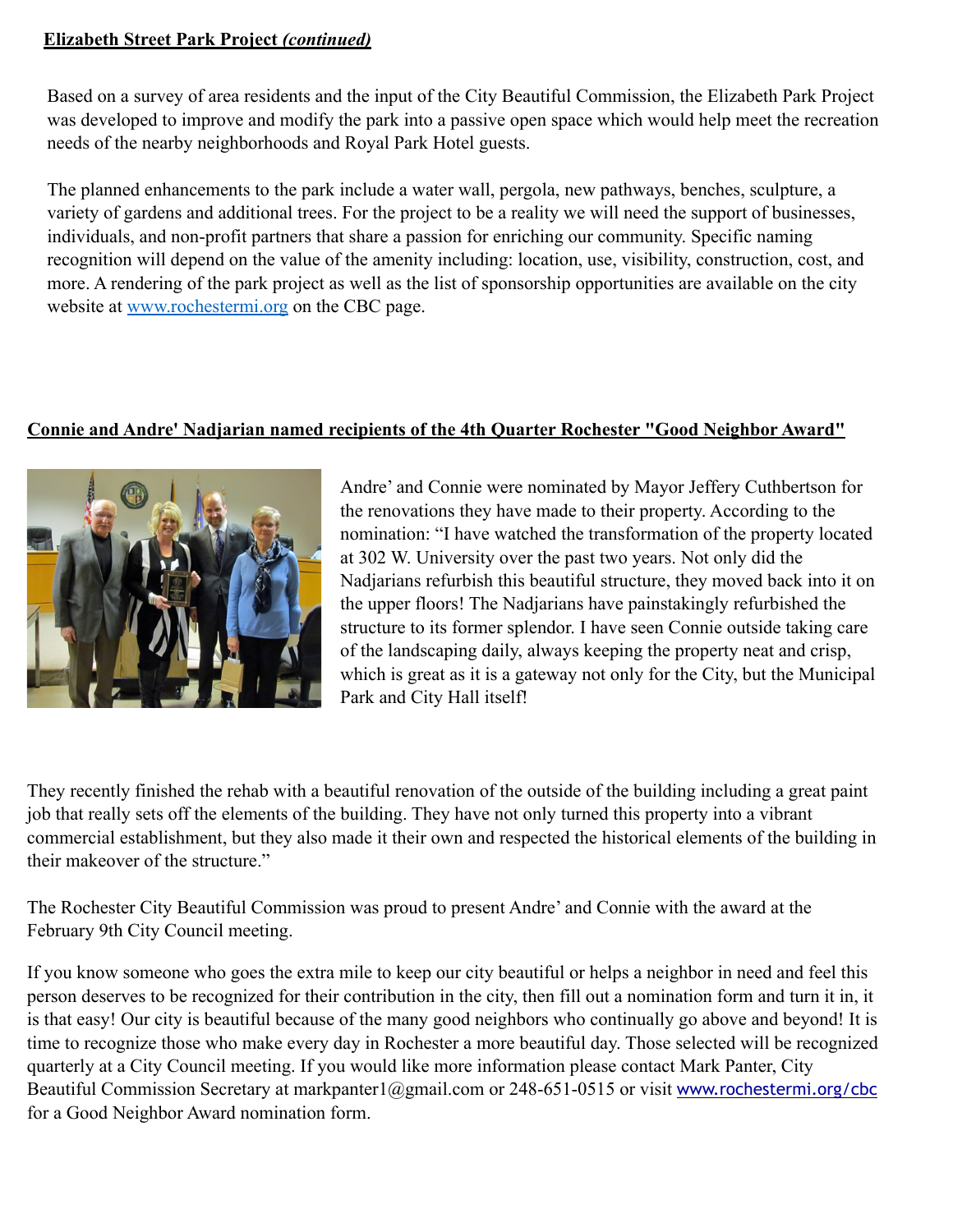#### **CBC is looking for volunteers for the 3rd annual Make-A-Difference Day on May 9th**



*Volunteers at the 2014 "Mulch-a-Palooza".*

Please come out and help spreading mulch, pulling weeds and miscellaneous clean up in the City Municipal Park at the 3rd annual "Mulch-a-Palooza".

The event will be held on Saturday, May 9, 2015 from 10:00am-1:00pm and will take place in the Rochester Municipal Park. Volunteers will check in at the Kiwanis Pavilion at 10 a.m. (past the pond, over the bridge, facing City Hall).

Individuals and families are welcome (over the age of 15, please). Please dress for garden work and bring your work gloves. If you are interested in volunteering, please email Lynn Oates at lmo102967@wowway.com with your name along with the number of volunteers from your group. For questions please contact Lynn at (248) 652-2765.

#### **2015 Community Garden Plots**



Applications for the 2015 gardening season as well as the garden guidelines can be downloaded at http://www.dinosaurhill.org/ [CommunityGardens. Due to the number of applications that w](http://www.dinosaurhill.org/CommunityGardens)e have received in prior years, we encourage you to submit your application as soon as possible. There is a period during which returning gardeners will have "dibs" on plots but we will accept new applications at this time.

So fill out your application and inventory your garden tools....spring is on the way!

Well....almost. More information to come!

#### **Update on the Memorial Bench and Tree Program**



The Memorial Bench and Tree Program has exceeded our expectations! Since launching the project, we have sold 8 benches, 4 trees and a picnic table!

The program allows for gifts and donations to be made by individuals, businesses and community organizations to enhance our park system. Trees, benches and picnic tables can be donated through the program. In addition, we are also open to other suggestions and welcome creative ideas. Plaques or signs at the gift site are included with any gift.

For more information or to make a donation please visit http://www.ci.rochester.mi.us/DocumentCenter/View/1147 or contact Nik Banda at 248-651-9061.